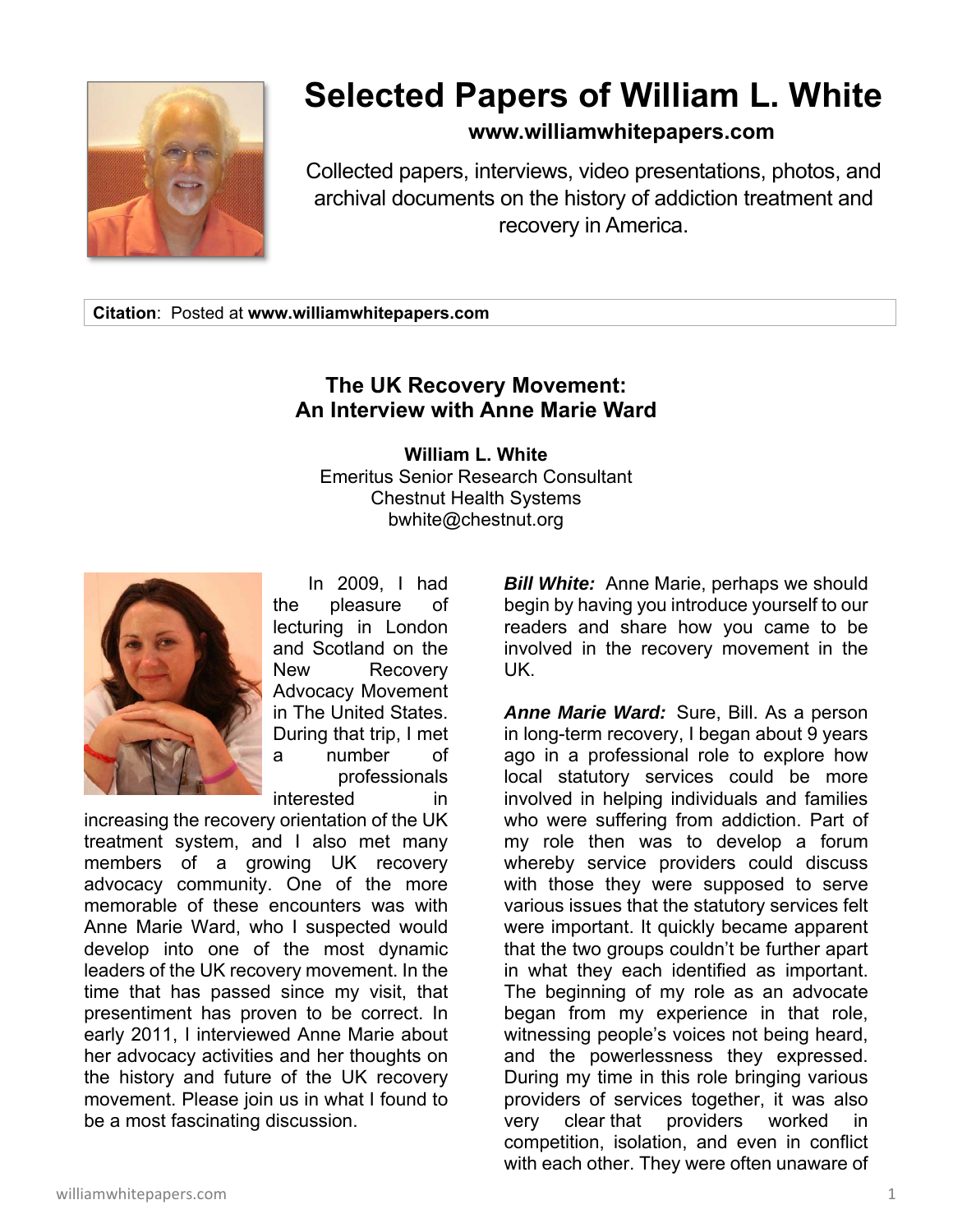what each organisation provided, which was a great hindrance to people accessing the services they needed.

**Bill:** In looking back, what do you think were some of the most important catalysts and milestones in the UK recovery movement?

*Anne Marie:* Great question, but it's difficult to say exactly what the precise catalysts were. Many people, often in isolation, were doing important things for a very long time before things really took off, and we are still in the very early days of the UK recovery movement. I can only speak from my own experience, Bill, and I am very blessed to be a small part of what's going on in the UK. For me, there were three important catalysts.

 First was the May 2008 Scottish Government strategic guidance document, "The Road to Recovery." It really was a pivotal moment. Although it was only a visionary and rhetorical document, the essence of what it said was "We want our services to be more ambitious for those they serve."

 Then came *The Recovery Bill of Rights*, which was a statement of the principle that all Americans have a right to recover from addiction to alcohol and other drugs. That gave those of us here in Scotland who had been advocating for change the turbo boost to challenge our leaders in the current system, which was then and some would argue still, focused on only producing a crime reduction dividend rather than a health or social one.

 Third, whilst many grassroots organisations were labouring away and as usual struggling to be funded or heard, another critical document emerged. *Changing Scotland's Relationship with Alcohol: A Framework for Action*, from the Scottish Government, argued that it was time to move beyond treating people in the latest stages of addiction and that a whole population approach was needed to reach people at early stages of problem development. This guidance really hit a nerve, highlighting the problems we faced as a nation; we are the worst in Europe when it

comes to alcohol and other drug dependency problems.

 These three documents gave advocates at a grassroots level all over Scotland the opportunity to try and influence the change process that was emerging and perhaps more importantly, to challenge the status quo.

*Bill:* What key organisations played important roles in the rise of this movement in the UK?

*Anne Marie:* From my point of view, it was organisations in the USA that had walked the walk before us whose presence online gave us a wealth of resources we could draw upon. I would say that the resources available online from Faces and Voices of Recovery, CCAR, and the work of John McKnight on asset-based community development have influenced and inspired many of us. But we also have our own traditions that are being drawn on. The UK has a long history of mutual aid groups, and many of the residential rehabs have a long tradition of trying to connect folks to supportive communities. The work of various bodies and organisations like the drug and alcohol charities, the northwest region of the national treatment agency, the trade press publications *Drink and Drug News* and *Addiction Today*, the UKESAD conferences, the candlelight vigils in Liverpool, and the birth of the website Wired In all gave advocates the platform to come together with others interested in taking the recovery agenda forward.

*Bill:* Could you describe the role Wired In played in mobilizing people within the early days of this movement?

*Anne Marie:* Basically, Wired In is an online community that aims to empower people to tackle drug and alcohol use problems and through this, it provides a permanent cyberspace platform to meet online to discuss problems and arrange to take action forward in real life. In the beginning, it was also a place where we could gain support for each other, question and debate the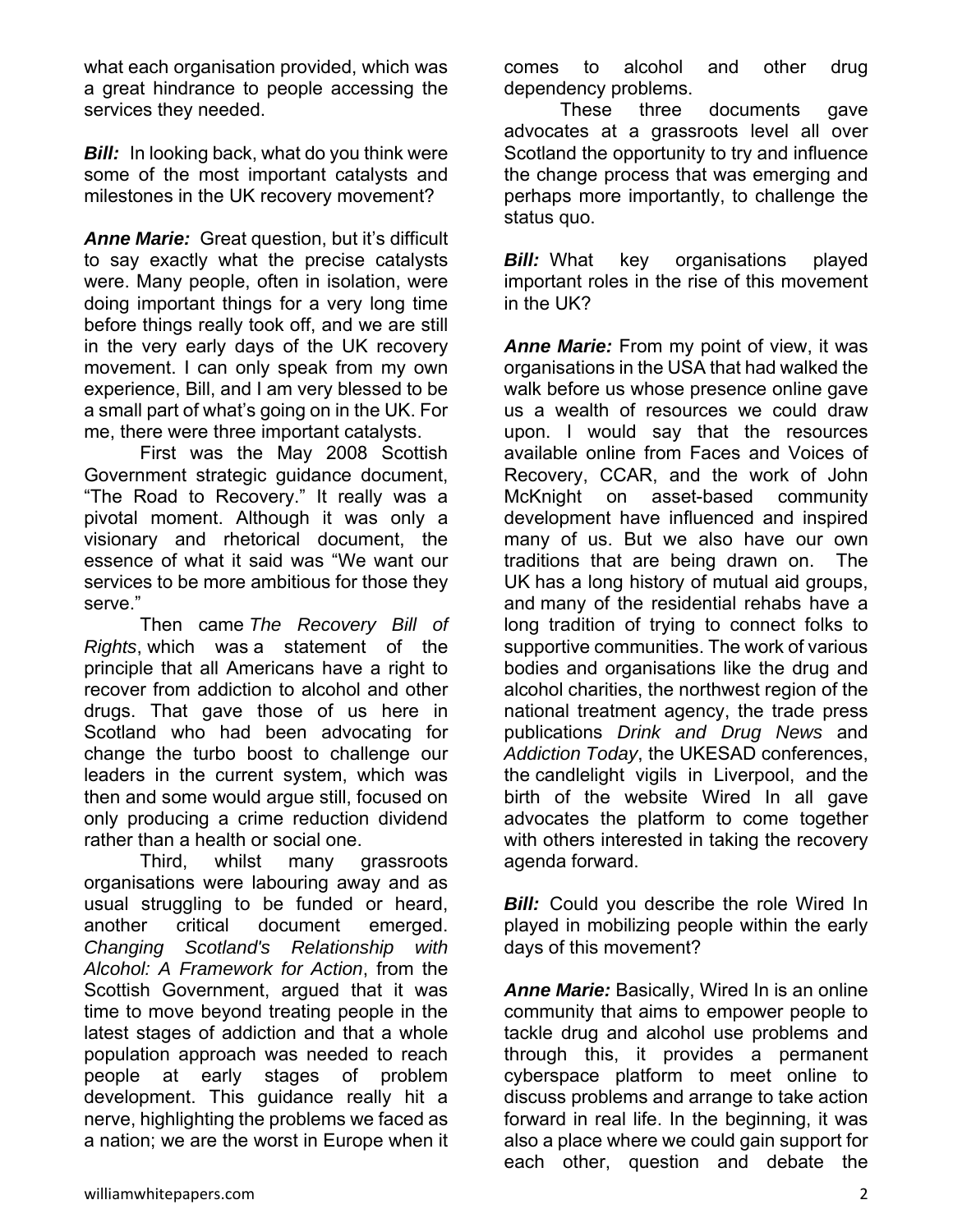proposed changes, and discuss our fears and concerns with others who were very skeptical about the change in strategic direction from government that was now happening in England too.

**Bill:** You have been involved in the UK Recovery Federation (UKRF) since its inception. Could you describe in more detail what the Federation is and what it hopes to achieve?

*Anne Marie:* Basically, Bill, the Federation is a collection of individuals, organisations, and networks that subscribe to the UKRF Recovery principles and who support the development of a diverse UK-wide Recovery Movement. The essential aims of the Federation at the moment are to give a voice and face to people in recovery and to support individuals, groups, organisations, and communities in the development of their "Recovery Capital." Further down the line, we hope to be able to promote and support diverse and effective community-focused recovery models and practices as we develop, and be in a position too to support community-focused organisations and groups in the delivery of recovery-oriented services.

 We have come a long way since we started back in January 2009, which when you consider it is a relatively short time. We have made a substantial start in bringing together a UK network of individuals and organisations that support local, regional, and national community-led recovery initiatives. We eventually would like to see and be able to support the establishment of recovery advocates in every UK region who will come together via the national and local walks to promote and celebrate positive aspects of recovery. We hope it is time to change public perceptions of addiction and recovery and hopefully influence public policy here in the UK.

 Right now, we are involved with several individuals and organisations in early talks about the development of recoveryoriented guidelines and competency-based recovery credentials. These discussions are quite exciting, and we hope that this work will raise the standards and aspirations of those who intend to deliver services

*Bill:* You were involved in helping organise National Recovery Walks. What were these first experiences like of people marching publicly to put a face and voice on recovery?

*Anne Marie:* Until I came across the Faces and Voices of Recovery website around 2007, I had never heard of a walk in support of recovery from addiction. I began speaking about it to as many people as would listen. When it finally happened here in the UK in 2009, I was amazed at the appetite for celebration and how many people actually turned up in Liverpool that night. We had about 800 if memory serves me well. It felt like we were marching not only to celebrate but to show the public and the current treatment system that we do actually recover. There were many of us there that day saying, "It's not just that we don't use alcohol or drugs anymore: we have had an opportunity for personal growth that many normal folks don't get a chance to access. We have changed our own lives, and recovery has given us so much that we want to share it with others."

 A year later, there was even more support and momentum for the walk in Glasgow. I get a sense that recovery is truly becoming more visible. Since those marches, people who have worked in the field for many years finally feel safe enough to publicly reveal their recovery status for the first time. I am sure this "coming out" process and the hope it is generating will continue as the walks grow not just in numbers but in consciousness. This year's celebration in Wales will be even better and more exciting I'm sure.

**Bill:** You are now seeing recovery conferences, recovery-focused research, recovery-themed government policy documents and such. Are these some of the fruits of the recovery movement's efforts?

*Anne Marie:* Without a doubt, Bill, and long may it continue. The academics and civil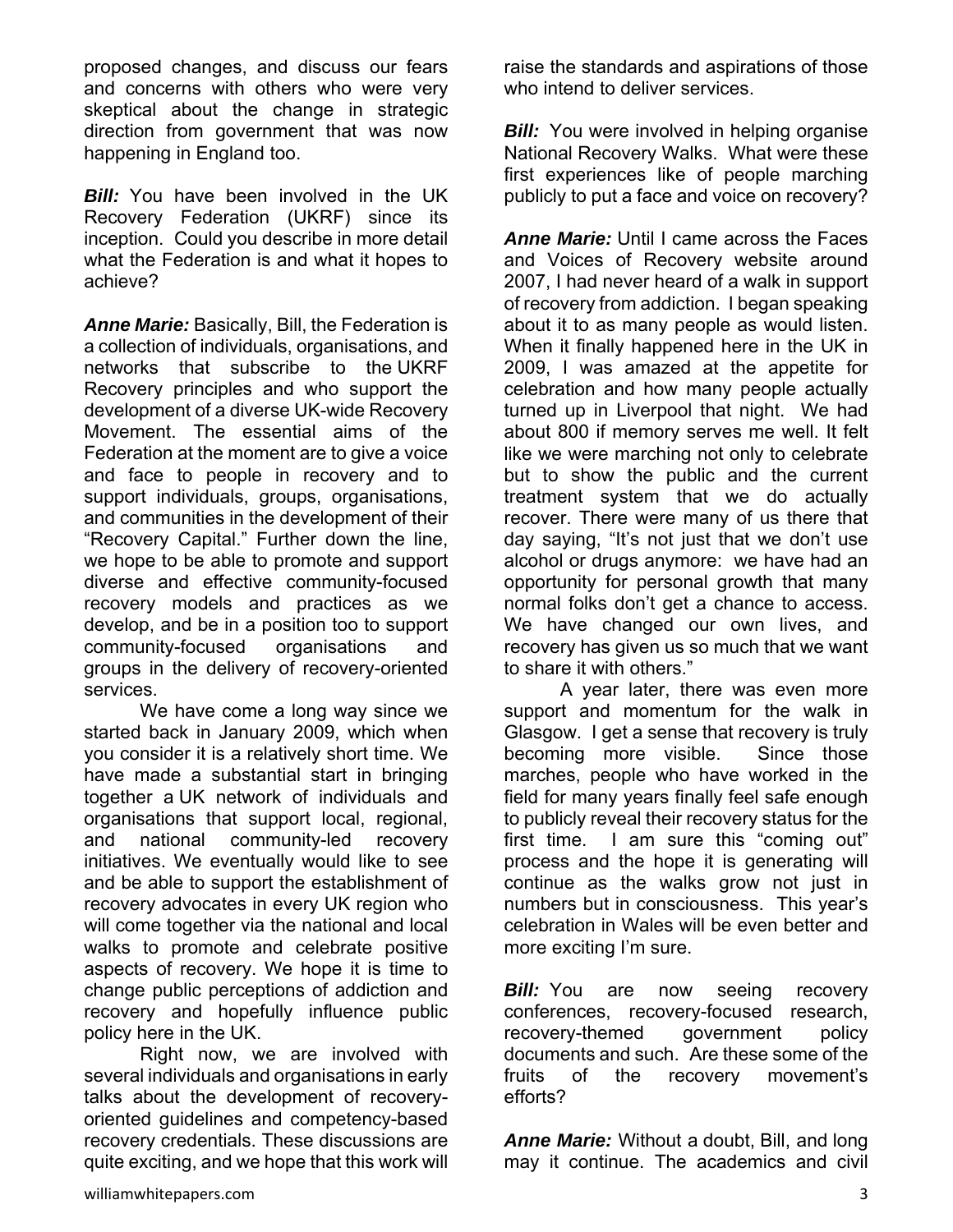servants in the UK have also been influenced by the works of the advocates in the United States, and for that, we will continue to be grateful.

 We will continue to remain vigilant, especially in light of the continuing economic recession. It is essential that we turn the rhetoric of recovery into a reality for evergrowing numbers of people. And we will hold ourselves and our systems accountable to ensure that this window of opportunity we have does not pass us by without creating greater recovery support resources for those individuals and families who are still suffering.

**Bill:** At a recent national conference in the UK, the question was raised about whether the recovery movement was being hijacked by mainstream treatment and policy agendas. Could you describe the nature of this concern? Is this part of a related discussion about the potential influence of money on the recovery movement?

*Anne Marie:* Some might say this is not the time for innovation in public services—that we just need to "get through" the next few years before we consider new ways of doing things. As you know, there are immense and growing pressures facing our public services. Early experiments in increasing the recovery orientation of service systems demonstrate that radical change is possible within mainstream public services. It also exemplifies a range of interesting paradoxes about this type of innovation.

 The issue of addiction and recovery is of course a deeply personal one, but it is also a massive social issue with huge costs to our economy and society. It is appropriate then that the recovery approach is both very personal based on practitioners working in equal partnership relationships with users of services, but also that it has a wider significance for how we organise many of our public services.

Talking about the importance of public services that "build relationships" might seem somewhat esoteric given very real budget reductions, but in fact it represents a crucial way in which services could be much more effective and significantly more costeffective.

 What must be learned is that recovery, while it has strong theoretical roots, is not just an abstract theory. It is not something just to be used as rhetoric—a sign above a service office claiming to be a recovery service. We can actually show them it can be done and the long-term benefits that it brings. Approaches such as recovery-orientated services start with listening to the "lived experience" of service users as people, yet the wider adoption of the recovery approach depends on leadership and support for frontline staff to stay true to what it actually is rather than what they were doing all along.

*Bill:* One of the things that is of great interest to me since we have not seen anything quite like it in the US is the rise of recovery cafés. Could you describe these recovery cafés?

*Anne Marie:* The one I know most about is The Serenity Café in Edinburgh. There are others popping up all over the UK, and we have a couple of established ones now in Blackburn and Bristol in England. Basically, it's people recovering from addiction developing their own recovery community. The hub of the community is a social enterprise café. The café is a focal point for people in recovery living in Edinburgh or visiting the city, and it's also a place where the general public can chill out, meet friends, and enjoy themselves in a drug and alcohol-free environment.

 The main premise is that the recovery community is the collective approach to helping others in recovery build their recovery capital. It's a wonderful approach, as there are volunteers, trainees, and employees in recovery, gaining skills and experience for their future. The Serenity Café also has produced a fantastic guide about their journey and how they went about setting up the café if there are others who are interested in maybe doing something similar. It's available at http://www.comas.org.uk/page4.htm.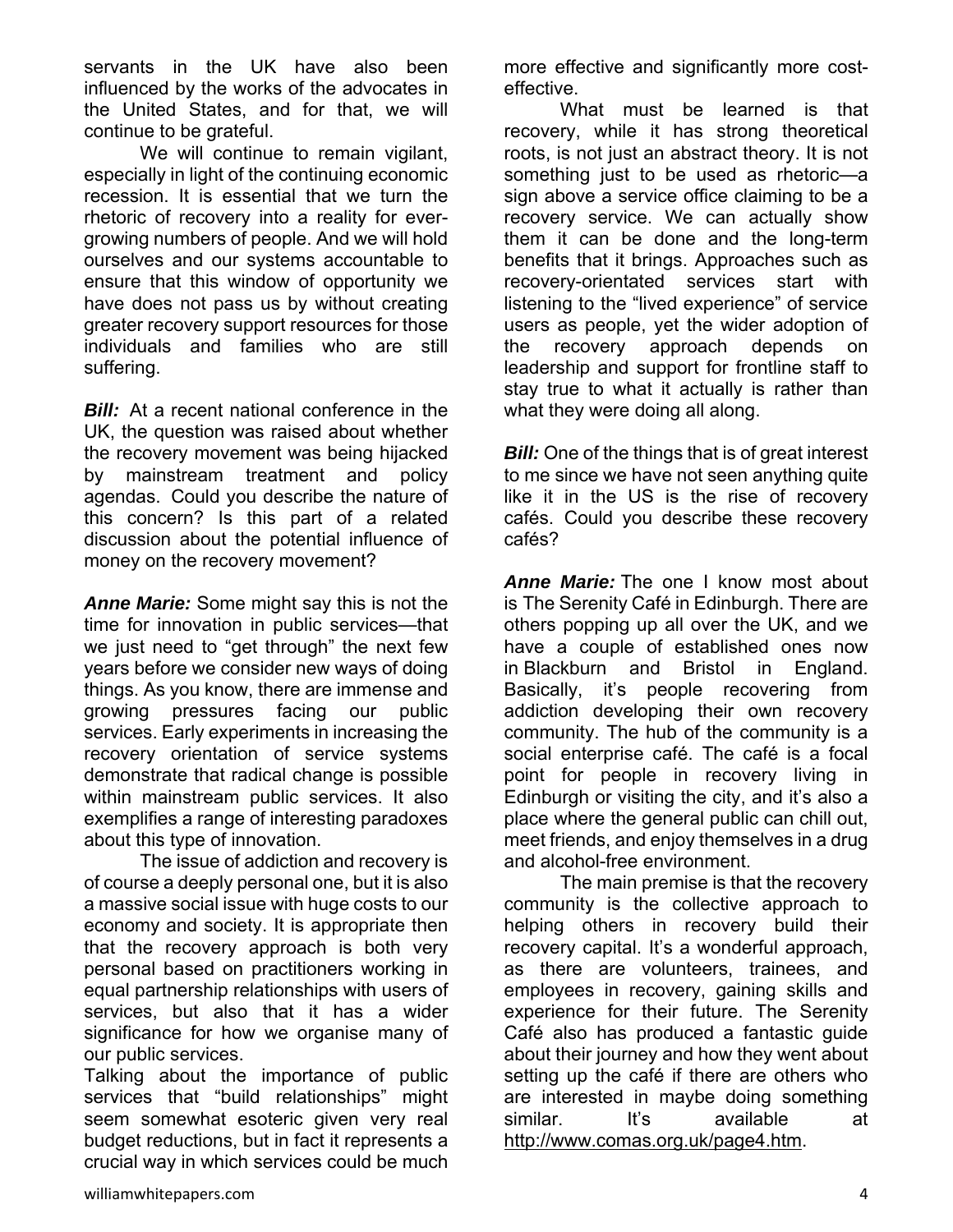**Bill:** One of the central ideas in the recovery advocacy movement in the US is that there are many (religious, spiritual, secular) pathways to long-term recovery and that all are cause for celebration. Is this idea also a key tenet of the UK recovery movement?

*Anne Marie:* Yes, I think it will be as we gather momentum and value, although there have been discussions around the phrase "all are a cause of celebration." I am not sure how this will pan out, but I have hope that we can be inclusive enough to eventually come to a place where we recognise that if it works for that individual and he/she is not exploited or coerced, then we too will agree "all" are a cause for celebration.

**Bill:** Do you see recovery support alternatives expanding in the UK?

*Anne Marie:* I do, Bill, but I am aware it will take time, probably more time than I have the patience for. You see, our current system is like a massive tanker ship, and it won't be easy or quick to turn it around to be more recovery-orientated care. In England, there is a new system of payment by results that is causing great concern, which I am sure Alistair Sinclair can tell you about in much more detail. Scotland and England have increasingly become very separate health care systems. However, there has been a much quicker response to the growth over the last few years of mutual aid groups such as Cocaine Anonymous and SMART Recovery across the UK. I envision a day when we will also have meetings of Women for Sobriety and other secular mutual aid groups that haven't reached our shores yet developing and growing. This is all contingent on achieving broad consensus that there are indeed many pathways to recovery.

*Bill:* What have been the best moments you have experienced in your recovery advocacy activities?

*Anne Marie:* Wow, the best moments? There have been so many. Can I say meeting you is one of my favourite moments,

or is that too sickening for the readers? Okay, then meeting Alistair Sinclair, one of the other UK Recovery Federation directors whose passion for social justice, intelligent observations, and strategic vision has taken the whole advocacy role that we play as part of the UKRF above and beyond anything I could have put into practice. My best moments would also have to include taking part in the two UK walks, but there have also been much smaller events, like meeting a girl I thought I couldn't help and at the time just giving her the name and number of someone else who had recovered and a list of mutual aid meetings, only to meet her 3 years later and not only had she called the friend, but she was three years into her recovery and in her second year at Glasgow University studying Law.

 Our first and subsequent recovery conferences were also noteworthy. We emphasised the need for broad representation in the workshops. We encouraged and supported delegates from diverse communities of recovery to come together and make alliances. What have emerged are lots of cross relationships built through the workshops and appreciation for each other's roles. The advocates that took part told us these recovery workshops left them more capable and more motivated. There was quite a lot of fear associated with this since this had never been done before here in the UK. Many friendships and alliances were built at these events and our attitudes toward these different styles of recovery are much more respectful and tolerant today as a result of some of the ongoing work the delegates involved are now doing, which makes us very proud.

 But I think one of the best moments ever occurred when I went to pay what I felt was an unjust driving fine at my busy local council office. As you can imagine, I was a wee bit aggrieved at having to hand over yet more money to my local authority, so there I was grumpily standing in line in the queue when I became involved in a conversation about local drug addicts who were, according to the two ladies chatting, quite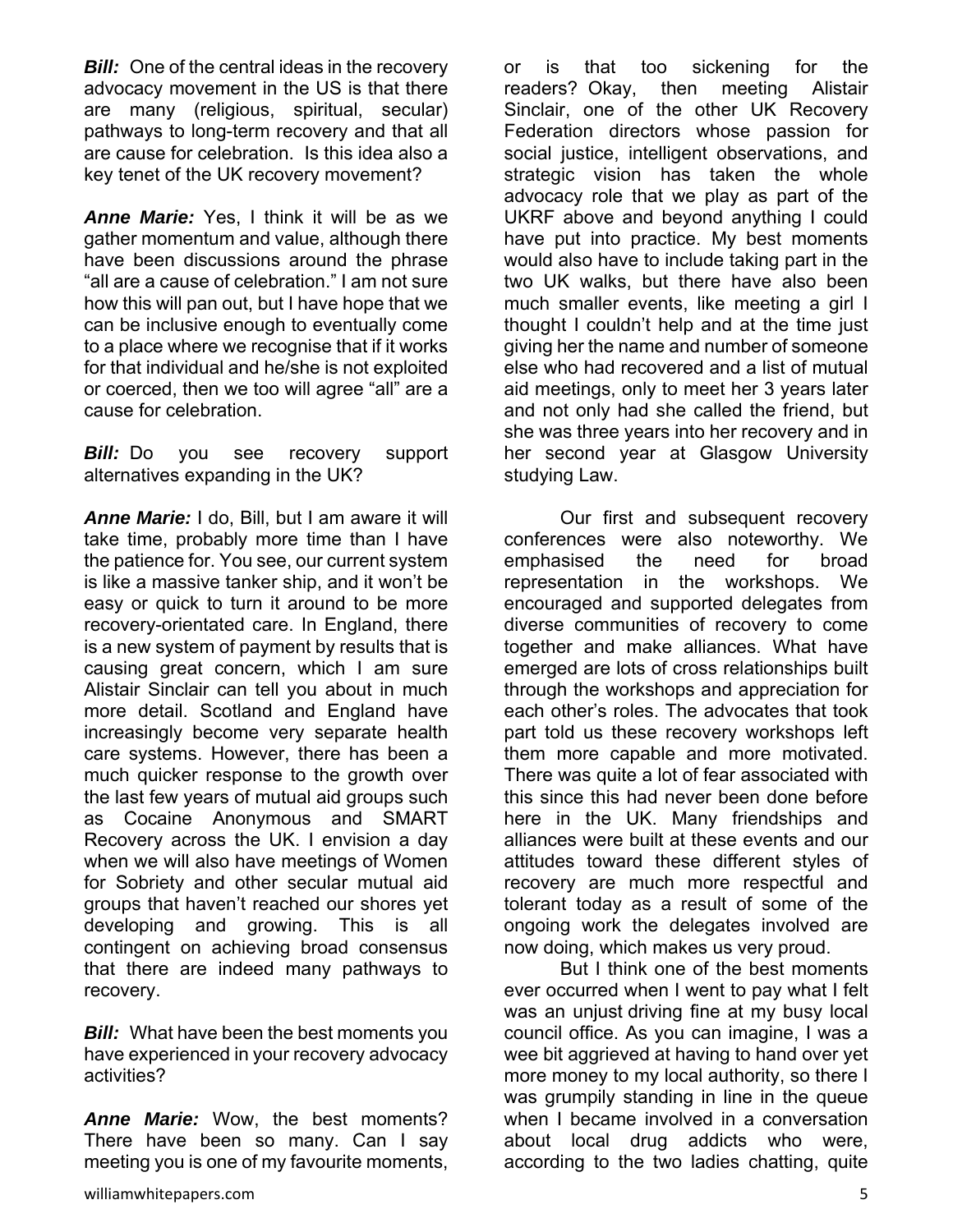possibly the devil incarnate. As usual, I entered into my mode of challenging what they were saying and letting them know that millions of people all over the world had recovered and went on to become contributing and productive members of society, including myself. Anyway, I paid the fine and left the building with a bad taste in my mouth, thinking I had not even made a dent in the ladies' thinking and feeling pretty low. A man approached me and started to ask how I had recovered (he had overheard the heated debate in the queue). I knew instantly by his reaction and following questions that he too was currently suffering from addiction. To cut a long story short, that day I was able to not only realise what was important and to stop feeling sorry for myself immediately, but I was able to offer real hope to another person who had never met anyone who had recovered before. I also know through friends that he is now well into his own recovery journey.

**Bill:** That is a remarkable story. What have been the most difficult situations you have encountered as a recovery advocate?

*Anne Marie:* There have been many difficult situations over the years, usually resulting from ignorance or prejudice. These issues can be relatively simple to educate and challenge, but they are draining and very time consuming, and not always successful. More recently, this question is particularly pertinent to what I have experienced from some fellow advocates. Without going into too much detail, it comes down to issues around money, power, and prestige, and this has left me hurt and deeply sad, and also aware of the fragility of the embryonic movement here in the UK. However, I am blessed to have a daily inventory process that demands rigorous honesty, as have many others within the movement who support me, and that will continue to serve us all well. I also have the experience to know that my feelings will heal as long as I continue to put the principles of my recovery and those of the recovery movement before the personalities of those

who may disagree on the best future directions of the movement.

*Bill:* What are your personal hopes for the future of the UK recovery movement?

*Anne Marie:* At the moment, my only hope is that this message eventually percolates through to the people and organisations in this field who haven't quite gotten their mindsets around the ethos of promoting hope or helping support communities of recovery. I hope there will be a consciousness-raising throughout the field about the lasting benefits of empathic support in all its forms available in recovery communities. I would also like to see the same enthusiasm and energy and hope that got us started on this journey spread to reach the communities that are not yet aware of recovery and that they too will join us in healing this country.

*Bill:* You have talked about your fears of how money and professionalism could pose significant threats to the recovery advocacy movement. What is your latest thinking about this danger?

*Anne Marie:* More and more, the UKRF is being advised and confronted by its members to challenge industries that promote and profit, not just from addictive products, but also services that claim to be recovery-orientated but have none of the recovery principles in place. It's not always easy to see the ways in which public health is being sacrificed for corporate gain or where issues like volunteering turn into exploitation, and it's even harder at times to challenge it. But again, as we grow in value and experience, that will get easier, but we are aware that in light of the economic situation, this aspect will become an ongoing challenge.

*Bill:* Do you have any tips about how advocates can separate their personal recovery support activities from their recovery advocacy activities?